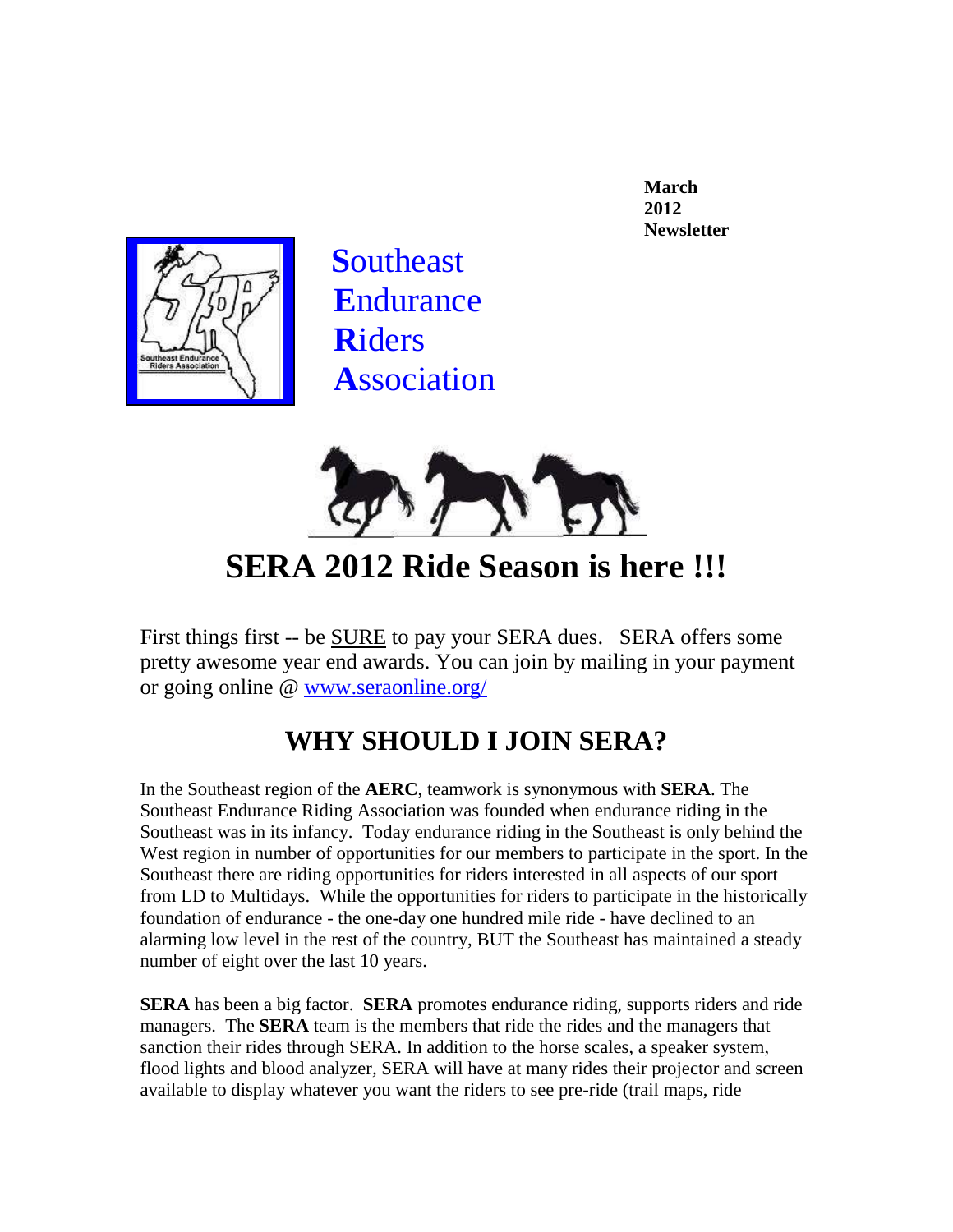schedule, etc.) and/or post-ride (awards, etc.). If you have pictures (from previous years, or of the ride-site facilities or of significant trail intersections, or even from the ride photographer), we can put up a slide show during registration and/or the meals, for example. You can email Joe Schoech what you want to display beforehand or put the data on a thumb(zip)-drive at the ride. Documents can even be scanned directly into a display at the ride site. We can also hook the projector up directly to your laptop, if you wish. If you want to show movies, just provide the DVD (no Blu-ray) and we can have a "night at the movies", if you like. We just need a little setup time and then we can make all or any of this happen. Please contact Joe Schoech for the A/V availability.

If you want to be a part of the team that promotes the growth of endurance riding opportunities - you should join **SERA**. If you want to have the access of resources, scales to monitor your horse's weight and a blood analysis machine to help you understand the metabolic capabilities of your horse so you can better manage your horse you should join **SERA**. If you want a stable system of quality trails for not only running endurance rides but also for training and just hacking around you should join **SERA**. **SERA**'s goal is to make endurance riding in the Southeast region the best it can be. If this is what you want you should join **SERA**.

### **THANK YOU to our SERA Awards Sponsors**

SERA would like to thank the following for their generous sponsorships of our awards: **New Sponsors** Jana Smith - in Memory of Steffanie Waddington - sponsor of the LD Mileage Champion Foster Olson and Lela Nielsen - sponsor of the Freshman Rider of the Year Red Barn Run (Cheryl and Steve Perry) - Freshman Horse of the Year LBL endurance Ride-LD Best Condition

#### **Current Sponsors**

Running Bear/Teddy Lancaster - Consistent Condition Christo and Lori Dinkelmann - Grand Champion Junior

### **President's Message~ Dr. Ike Nelson**

I want to start by saying a big "Thank you" to all of you who worked for SERA last year, who renewed your memberships, who joined for the first time, who rode in an SERA ride, or who attended the SERA annual meeting!! SERA had a very good year in 2011 and it is because of all of you! We had more members last year, more SERA sanctioned rides, more rider starts, and a benefit ride for SERA. SERA sanctioned 24 rides, 10 one day rides, 11 two day rides and 3 three day rides. That's 34 opportunities to ride an SERA ride! This is reflected in the numbers of people who garnered an award in 2011. One of those rides was the Witch Dance Revival ride which was the SERA benefit ride and it brought in almost \$4000 for SERA!! Thank you Terry Price!! Terry worked hard to have awards and services donated for that ride and we do appreciate it!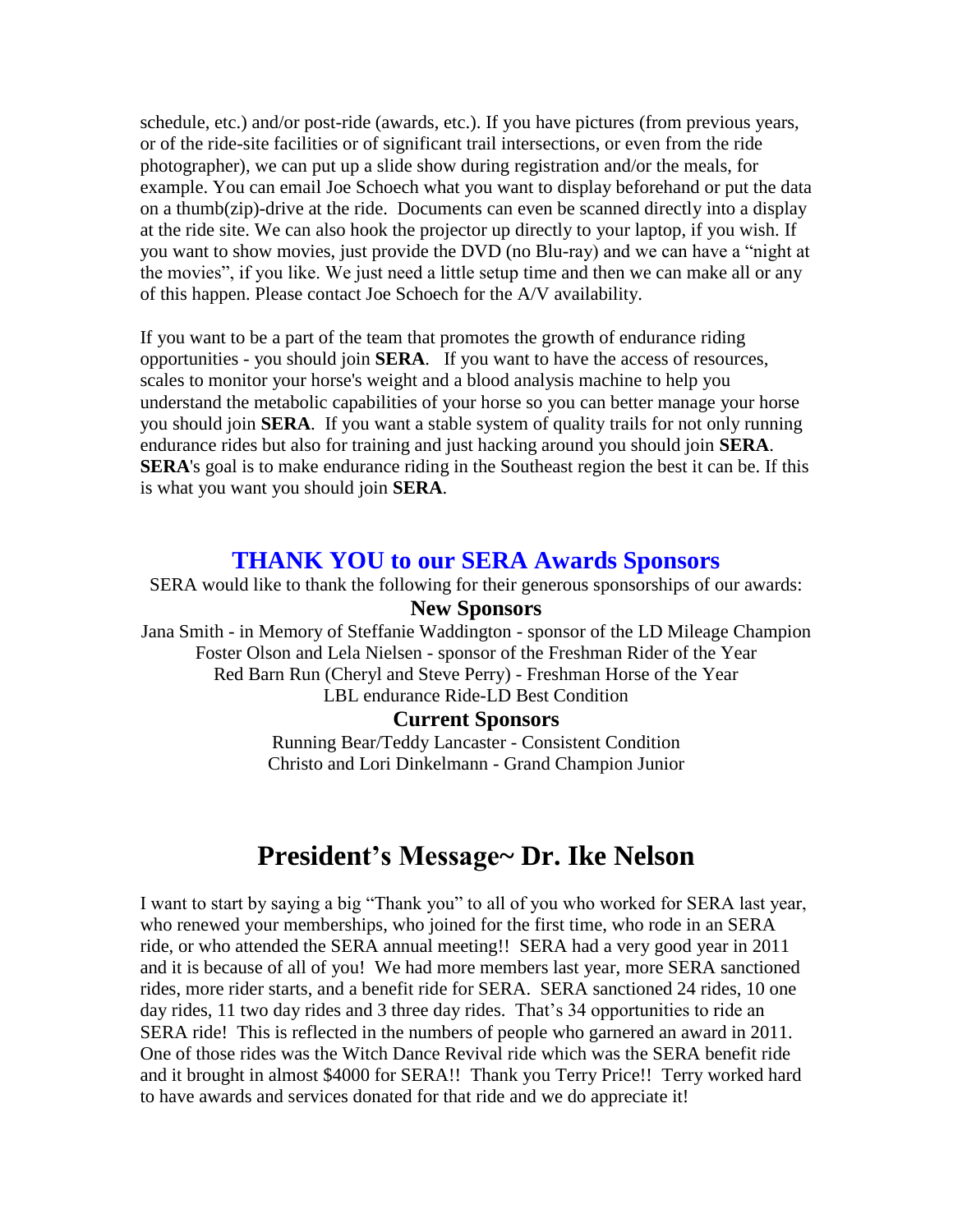We also in 2011 purchased AV equipment that we are now using at rides, and used at the annual meeting, instead of renting from the facility. We were fortunate to have Eric Rueter take over the SERA website and it is now up and running like a top! If you haven't looked at it lately I think you will be pleased with all the info now available there. Nina Barnett has taken over keeping track of placing for award purposes. That is a big undertaking and we thank Nina for volunteering to do it. Terry Price re-started our newsletter in 2011 and we now have Jody Rogers-Buttram taking over as editor. We thank both of them for agreeing to help with this effort.

SERA was a sponsor for the SETC in Auburn last summer and we have signed on to sponsor the 2012 meeting in Lexington, Kentucky. We will have 3 SERA members there manning a booth and helping educate people about endurance while learning more about trails and networking with other groups to help keep our trails open. If you are interested in going as one of SERA's representatives please let me know. Regardless, consider going and becoming a trails advocate.

This year has brought a couple of changes for SERA. At the annual meeting the membership rescinded the 8 year old rule. It is now up to each ride manager to decide if they want to continue not allowing juniors under 8 years old to ride. We were also asked by APEX to take their property and proprietary assets as they were disbanding. The board decided to accept this responsibility if we could find the right person to head up this committee. I am happy to report that we did! Lynn Kenelly has agreed to chair this committee and we are excited to have Lynn heading up this effort. We are looking forward to having some educational meetings in the near future. Our awards recipients for 2011 were impressive, as I am sure you have or will see elsewhere in this newsletter. We also had 18 SERA riders who reached a mileage milestone of 5000 or more miles in 2011.

I hope 2012 will be as good for SERA as 2011. And I hope even more that it will be a stellar year for you and your horse!! See you on the trail! Ike

## CONGRATULATIONS TO THE WINNERS OF SERA'S AWARDS FOR THE 2011 RIDE SEASON 100 MILE CLUB

Debra Ivey and Raazyl Cha Stephen Rojek and Beaujolais Joni Buttram and The Boogie Man Angela McGhee and JA Hallys Eclipse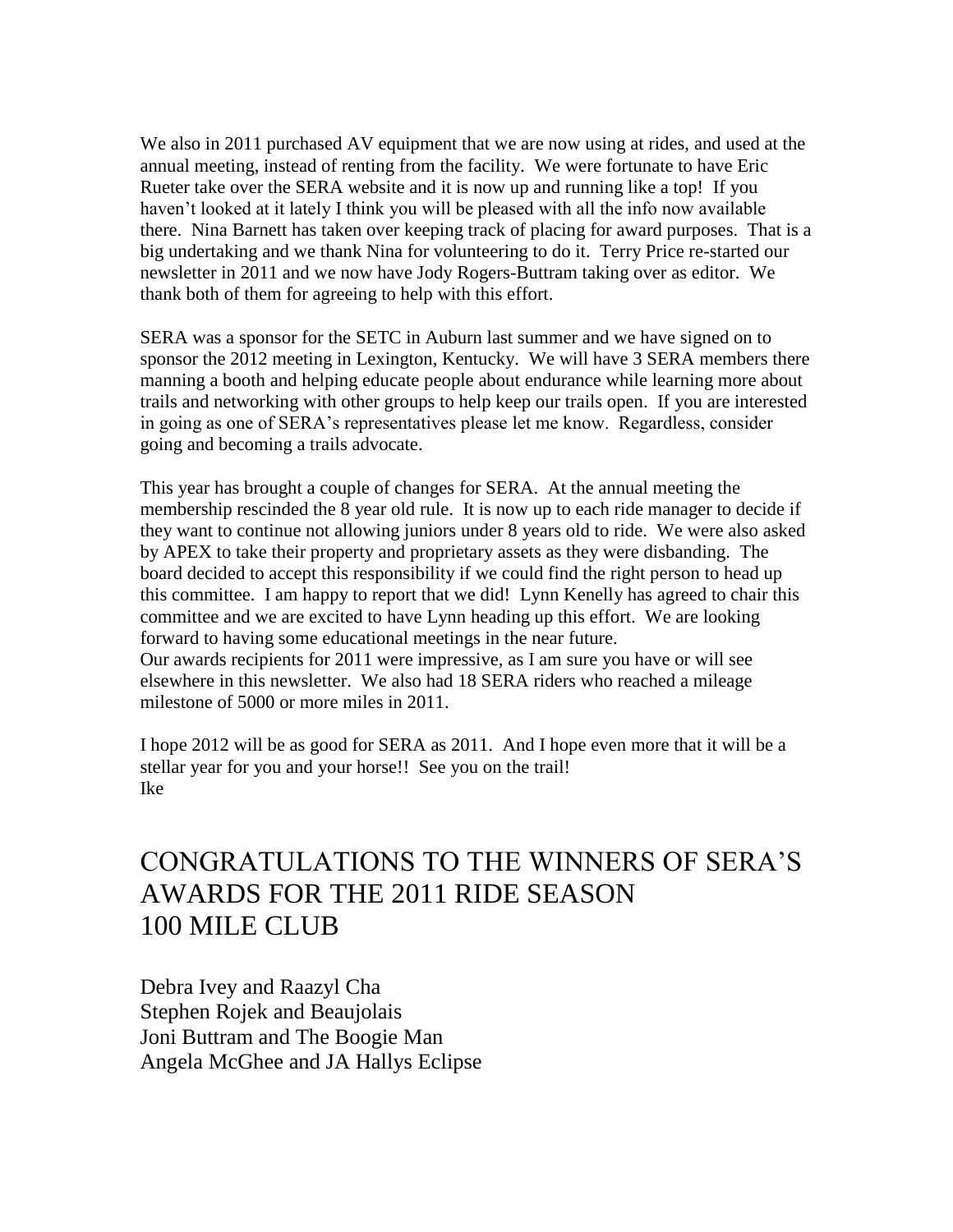# BRONZE, SILVER AND GOLD 100 MILE AWARD

Joni Buttram and The Boogie Man (Bronze Level)

## BEST CONDITION

Tie between: Valarie Kanavy (Gold Raven) and Robert Gielen (FC Galaxy)

## MILEAGE CHAMPIONSHIPS

OPEN DISTANCE MILEAGE CHAMPION – JA Hallys Eclipse

OPEN DISTANCE RESERVE MILEAGE CHAMPIONS: CM Morrocco And

## Rockette Survivor

LIMITED DISTANCE MILEAGE CHAMPION – TLC Eternal Warlord (*Sponsored by Jana Smith, in Memory of Steffanie Waddington)*

## DIVISION AWARDS

- TOP TEN OPEN DIVISON
- 1. Nicki Meuten
- 2. Cassandra Roberts
- 3. Cheryl Van Deusen
- 4. Farzad Faryadi
- 5. Valerie Kanavy
- 6. Ruth Anne Everett
- 7. Angie McGhee
- 8. Kyle Gibbon
- 9. Stephen Rojek
- 10. Sandy Thomson

### TOP FIVE LIMITED DISTANCE DIVISION

- 1. William Neal
- 2. Peggy Clark
- 3. Judy Clark
- 4. Johnny Petras
- 5. Jane Larrimore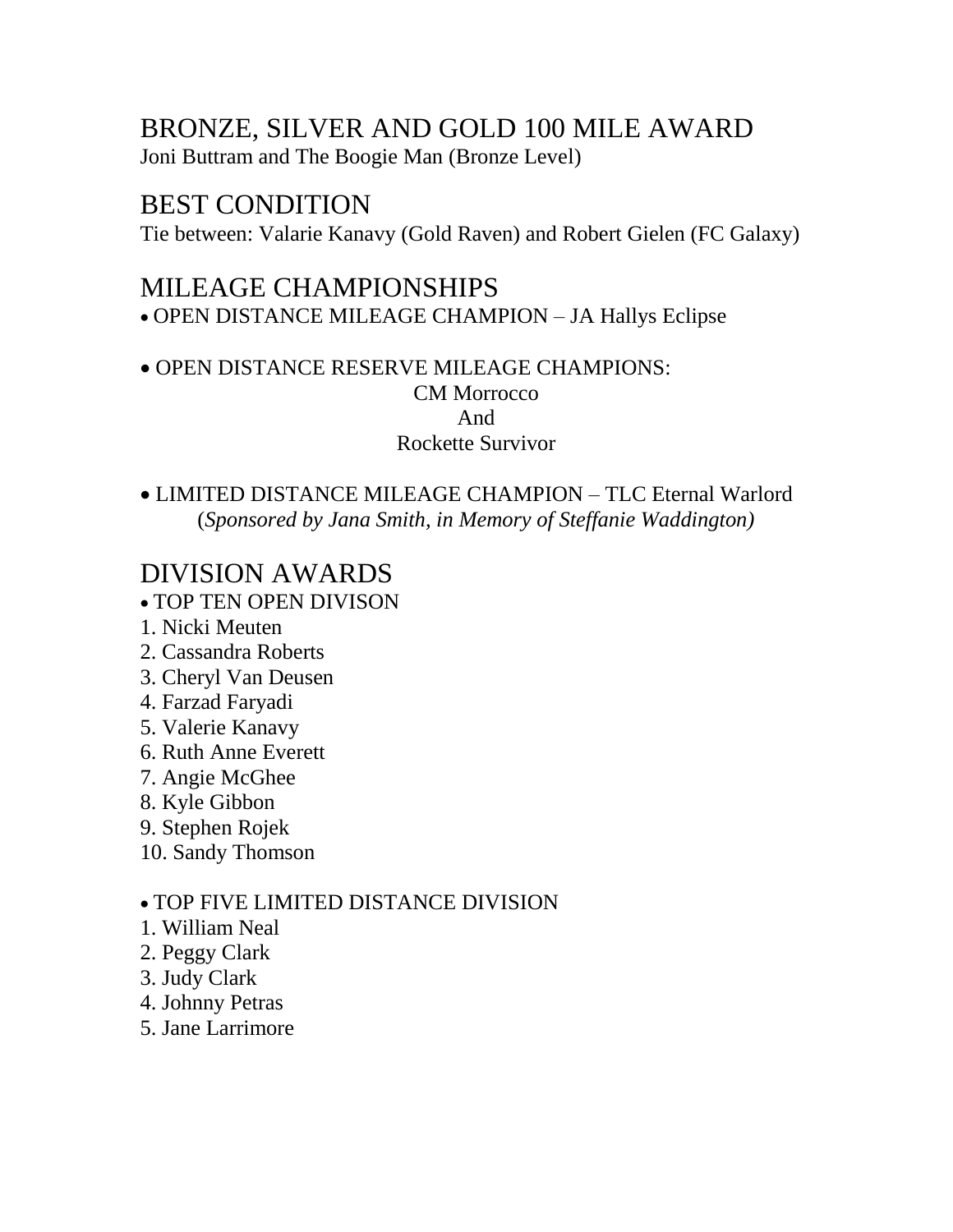## FRESHMAN RIDER OF THE YEAR

Steve Fox, riding Wind of Heaven

## FRESHMAN HORSE OF THE YEAR

MA Sharem Jabask, owned and ridden by Lela Nielsen

## JUNIOR AWARDS

GRAND CHAMPION – Lily Turaski (*Sponsored by Christo and Lori Dinkelmann)* 

OPEN DISTANCE CHAMPION -- Stephen Faryadi

LIMITED DISTANCE CHAMPION -- Miranda Bellah

## MILESTONE RECOGNITIONS

10 CONSECUTIVE FINISHES

- o Jane Larrimore and TLC Kopper Kadin
- o William Neal and TLC Eternal Warlord
- o Alice Farrar and Belesemo Zantar
- o Jenny Eilers and WF Felina
- o Peggy Clark and TLC Chatta
- o Lily Turaski and Chance of Freedom
- o Judy Clark and Lightning
- o Jody Rogers-Buttram and PF Marty J
- o Foster Olson and Rockette Survivor
- o Lela Nielsen and MA Sharem Jabask
- o Tamra Schoech and Rushcreek SUV
- o Joe Schoech and Kamakazi Bay B

### 350 MILES IN A SEASON

- o Nelia Rueter and Cherwona
- o Mallory Caps and Masterpiece Vlad
- o Theresa Carroll and More Than Faith
- o Josie McGhee and TM Cade
- o Jane Larrimore and TLC Kopper Kadin
- o Scott Carroll and ATK Kalypso
- o Lela Nielsen and MA Sharem Jabask
- o Karen Dely and AC Clint Easter
- o Peggy Clark and TLC Chatta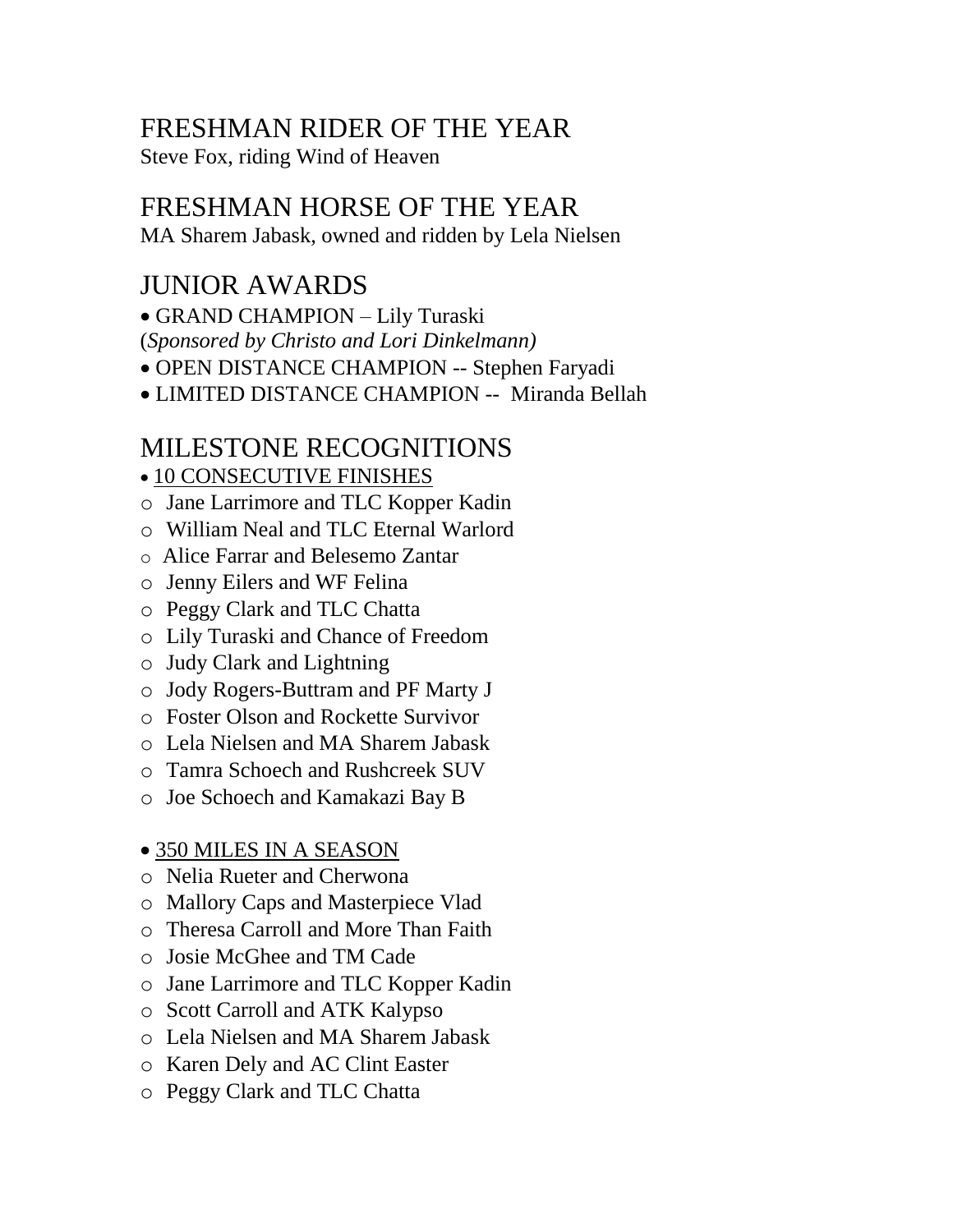- o Jesse Jarrett and Itinerent Majestic
- o Cheryl Van Deusen and Precious Beaunita
- o Tamra Schoech and Rushcreek SUV
- o Judy Clark and Lightning
- o Terry Wyatt and Emmanuel Battyr
- o Farzard Faryadi and Hot Desert Knight
- o Deborah McClary and Psyches Traveler
- o Victoria Willcox and Seyleyna Proof
- o Nicki Meuten and FYF Dutch
- o Jenny Eilers and WF Felina
- o Cassandra Roberts and Psyches Fire
- o Alisa Waxman and AA Xephyra
- o Lila Turaski and Chance of Freedom
- o Joni Buttram and The Boogie Man
- o Karen Bell and Prince Sam

Please remember that some SERA awards require nomination by December 15<sup>th</sup> (see SERA's website at [www.seraonline.org](http://www.seraonline.org/) for more details). A great example is the 2011 Freshman Horse of the Year award winner, MA Sharem Jabask, owned and ridden by Lela Nielsen, who wrote:

#### Cheryl,

I would like to nominate my horse, MA Sharem Jabask, "Poppy" (H46952) for Freshman Horse of the Year. I have owned Poppy for nine years now. When I first got him, he was 3 years old. He had just been halter broke and gelded. You couldn't pick up any of his feet and couldn't touch him from his hip point back. So needless to say we have come a long way! We have tried many different disciplines over the years, but finally found our niche in endurance. I did a 25 @ Yellowhammer in September 2010 and his first 50 was at Broxton in 2010. After his first 50, I felt like it was time to compete him in 50s for the 2011 season.

I took Poppy to Gator Run to do a 50 on 01/15/2011. I had never been to an endurance ride in Florida so naturally I was super excited. Our ride was pretty uneventful until right before our last loop. The horse Foster was riding got pulled and so I had to ride our last loop by ourselves. Naturally, I was nervous, as I had never ridden totally by myself during an endurance race or on a training ride. So I thought, well here goes nothin, and me and Poppy booked it on down the trail. It was amazing! We really connected that day and we completed our ride in 32nd place.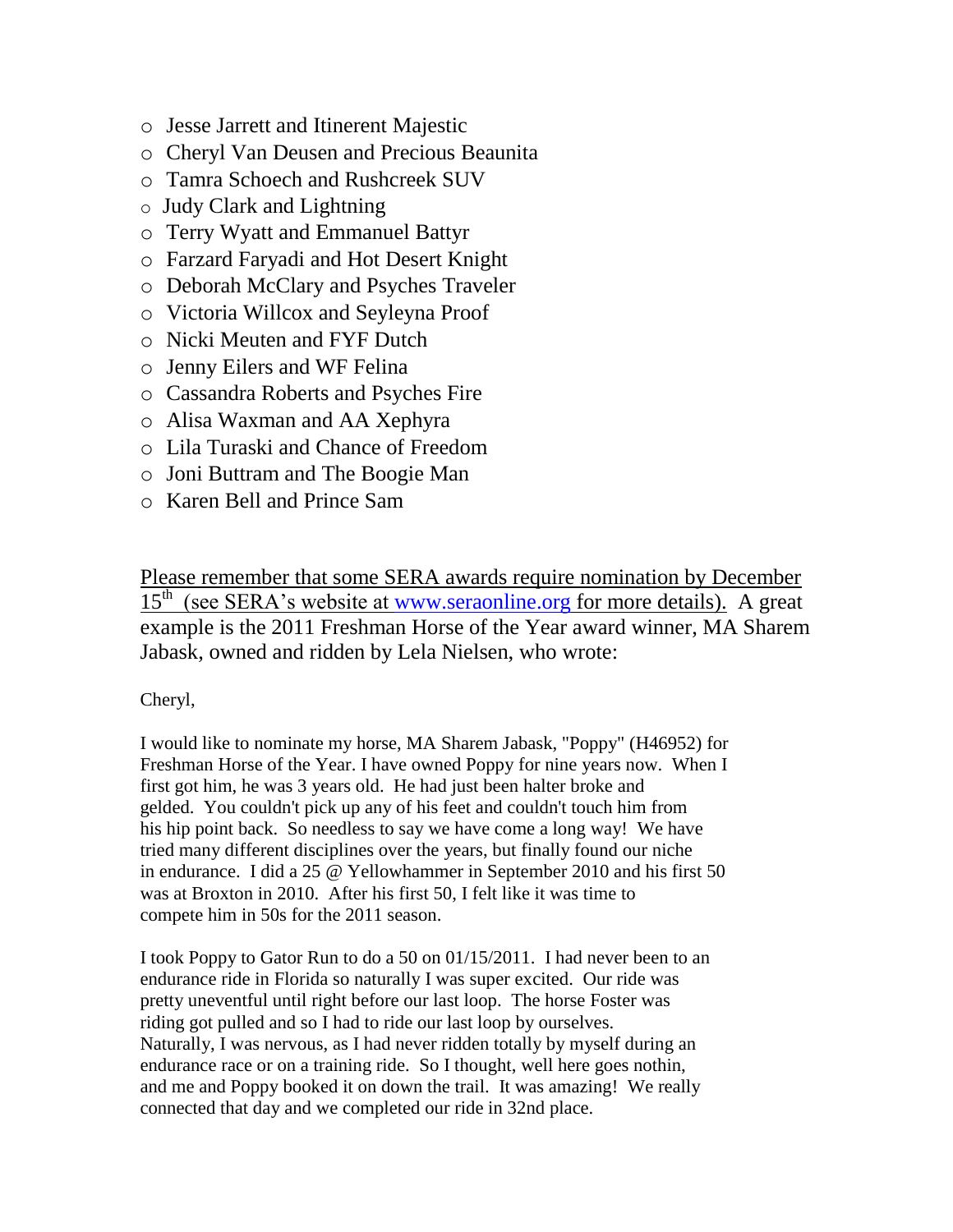Our next ride was the Camp Osborn Boy Scout Pow Wow on 02/12/2011. Poppy practically pulled my arms out of their sockets for much of the ride. He managed to hit me in the face with his poll, splitting my lip, but we continued on in the cold and finished in 34th place.

Our next ride was Ride The Low Country on 04/23/2011. For the end of April, it was super hot, but we dealt with it and rode smart and came in 16th place.

We did the USA Southeast Fundraiser ride on 05/28/2011. What a ride! Friday before the ride the worst storms came through camp. I don't think the poor horses got much sleep with the driving rain, thunder, and lightning that went on all night. The rain did some good by packing down all that thick sand and Poppy was a star all day! We came in 11th place and I couldn't have been more proud!

Our next ride was the GERA Fundraiser Elevator ride on 06/18/2011. Boy was it HOT! Poppy has never been much of a fan of going through water, but he sure grew up a lot when he had to go through the river - it was so much fun! We finally completed the ride and came in at 7th place, my first top ten and Poppy's as well!

We went to the Blalock Lakes ride on 09/04/2011. Another hot ride but its always fun to do a new ride! Poppy was ready to go and we completed the ride, coming in 8th place! Second top ten in a row and going strong.

Poppy had done so well at his previous rides, we felt like he was ready for the Biltmore Fall Fling. So on 09/17/2011, we completed 50 miles and finished in 8th place. I was so proud of Poppy, as Biltmore is such a difficult ride. And to top ten again, I was on cloud nine!

I decided to go to the Sand Hills Stampede on 10/22/2011 to do my first 55 by myself. Foster stayed at home, so I went to the ride without him. What an experience! I sure grew up a lot at that ride, and even survived an away vet check. Poppy was a rock star and we came in at 8th place!

Poppy and I had managed to complete 405 consecutive miles in his first full year of competition, which is just amazing to me! I couldn't be more proud of my Poppy pony and couldn't have done it without him and Foster's input. Even if Poppy doesn't win Freshman Horse of the Year w/ SERA, he is still MY Freshman Horse of the Year.

Thank you for your consideration ! Lela Nielsen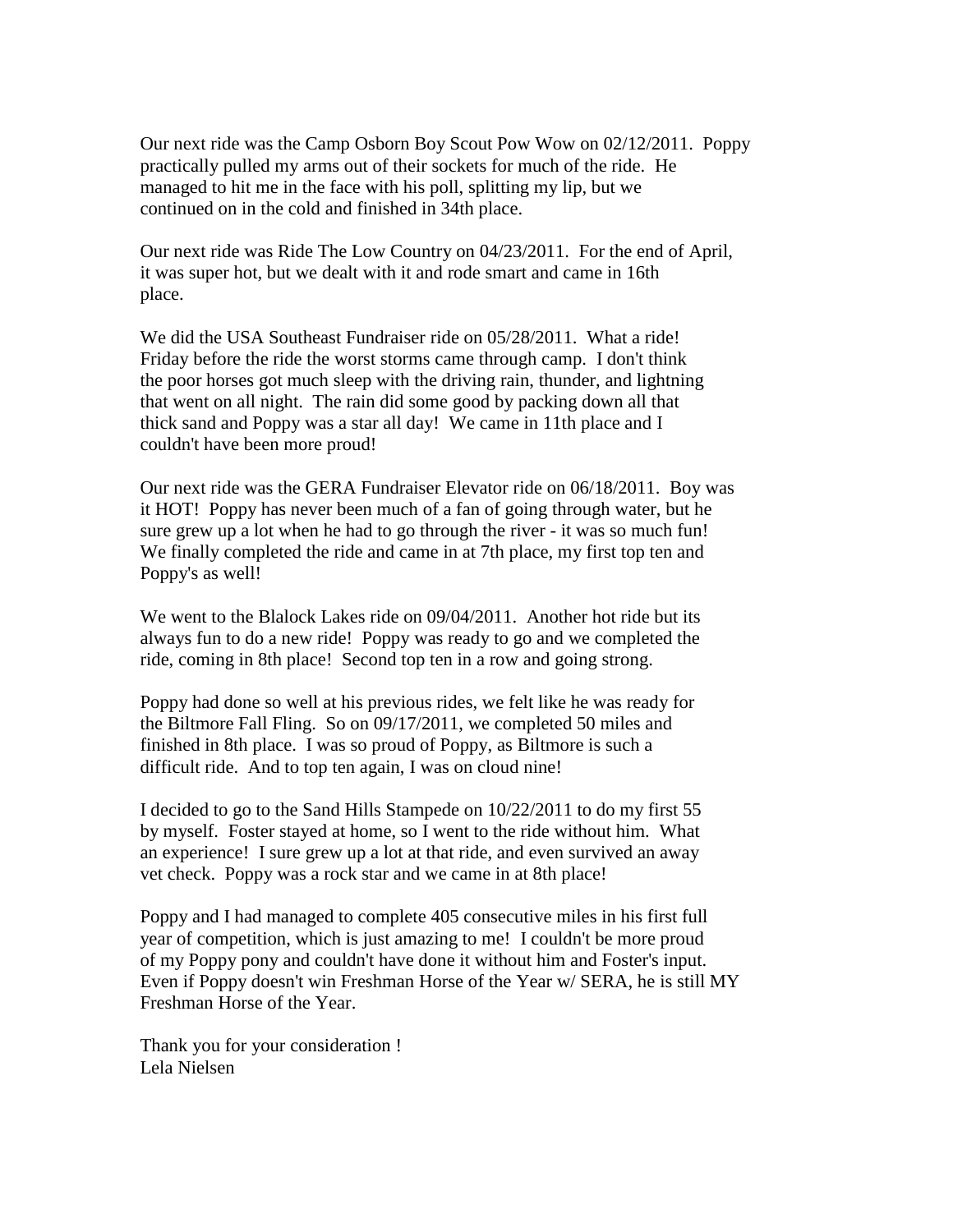# **SERA Convention News**

At the SERA membership convention this past January, the membership voted to revoke the "8 year old rule". **Which means that SERA no longer requires that all riders be at least 8 years old in order to sanction with SERA.** SERA does however wish to remind the individual Ride Managers that it is their prerogative to place that restriction at their ride. SERA also wishes to remind Ride Managers that it is still a SERA sanction requirement that rides have at least two vets, with one being designated as the treatment vet.

Welfare of the Horse" – SERA strongly suggests that the veterinary treatment options be available on a document for the riders before the pre-ride vet exam and directions to the nearest treatment facilities be on this document. Your head vet should be discussing his/her treatment protocol at the pre-ride meeting. This will better insure that the treatment vet gets properly compensated for their efforts and more importantly, expedite the proper treatment of the horse in need. The riders should clearly understand the horse treatment expectations at your ride.

This is the listing of the newly elected 2012 SERA Officers:

# **SERA Board of Directors**

### **OFFICERS**

- [PRESIDENT: Troy \(Ike\) Nelson](mailto:tne1020668@aol.com)
- [VICE PRESIDNT: Terry Price](mailto:johnterryprice@yahoo.com)
- [SECRETARY: Laurie Underwood](mailto:Laurieunderwood@cobridge.tv)
- [TREASURER: Alison Bailey](mailto:agbailey@carolina.rr.com)
- [PAST PRESIDENT: Tamra Schoech](mailto:tschoech@bellsouth.net)

### **STATE REPRESENTITIVES**

- [ALABAMA: Troy \(Ike\) Nelson](mailto:tne1020668@aol.com)
- [FLORIDA: Helen Koehler](mailto:Blackprong@aol.com)
- [GEORGIA: Patty Gale](mailto:patricia.b.gale@wellsfargo.com)
- [KENTUCKY: Amy Whelan](mailto:arabsrun@lycomonline.com)
- [MISSISSIPPI: Jack Price](mailto:jdp@wisecarter.com)
- [NORTH CAROLINA: Ruth Anne Everett](mailto:ruthanneeverett@embarqmail.com)
- [SOUTH CAROLINA: Patsy Gowen](mailto:firefoxrun@comporium.net)
- [TENNESSEE: Trish Harrop](mailto:MPHarrop@aol.com)
- [VIRGINIA: Mary Howell](mailto:countshiloh@gmail.com)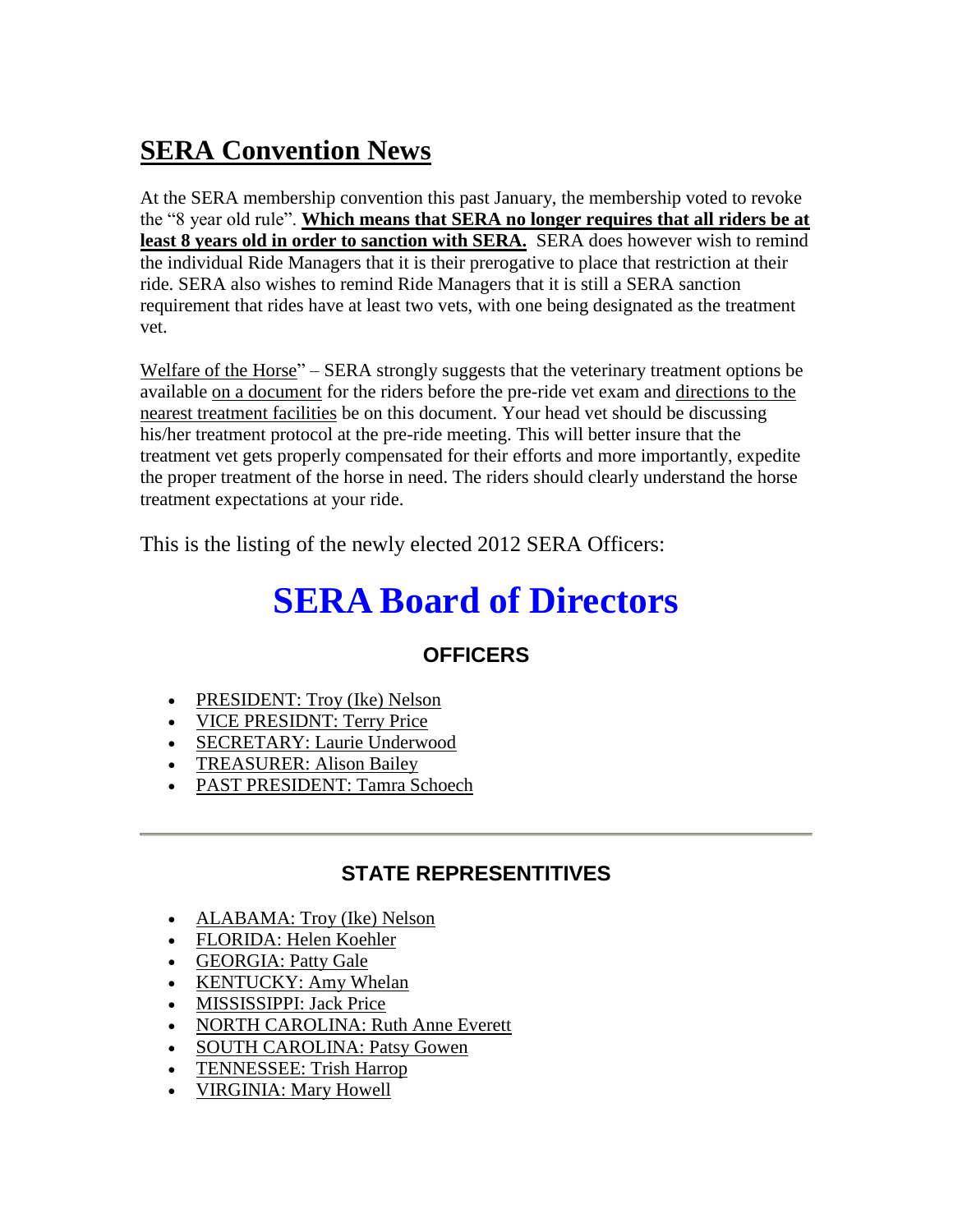### **AERC REPRESENTITIVES**

- [SANCTIONING DIRECTOR: Susan Kasemeyer](mailto:NDurN@aol.com)
- [DIRECTOR: Joe Schoech](mailto:jschoech@bellsouth.net)

## **National Championship News**

This year, the Southeast Region will be the host to the 2012 Adequan AERC National Championship and AHA National Distance Champion rides. Please take the time to look at the webpage for this fantastic event. The Biltmore Estate is totally awesome for competitors, vendors, volunteers and crew alike. It takes a LOT of people to put on any endurance race, much less one of this caliber. If you have no plans to compete but would like to experience and be a part of a National Championship event, volunteering at this ride is a perfect way to start. Please see the following link for more information about the upcoming championship ride: [www.aercatbiltmore.com/index.html](http://www.aercatbiltmore.com/index.html)

### **Young Riders News~ written by Kyle Gibbon**

Well, a few days have gone by since I last wrote. What an amazing whirlwind this has all been. Unfortunately, Misu did not vet in. That was really hard to accept but I knew that I needed to immediately jump in to support the team. I just felt terrible that I decreased our chances of winning a team medal. Misu was given ample opportunity to present to the vets. We trotted in 2 different lanes and they allowed us to trot 3 times and gave us a few minutes to warm him up again before presenting the final time. I really thought he was alright…he felt extremely good under saddle. I couldn't feel any unsoundness. As Emmett put it, he's not a lame horse, but just moves funny until warmed up. I did ride him up to the vetting and did some nice relaxing canter and really felt he never felt better. Perhaps I should have warmed him up even more … or perhaps not. It may or may not have been a management issue throughout the race. We will never know and there is no reason for me to wonder. It is what it is.

The day before the race, some of us drove to the Sheikh Zayed Grande Mosque. What a masterpiece! Steven Hay took a lot of good photographs there that I will share. We had a difficult time trying to find the entrance. It's the 3rd largest Mosque in the world. Its beauty is unbelievable. By the time we parked, it was prayer time, so we could not actually get a tour. We did use the bathrooms which got us into the Mosque a little bit. Even the bathrooms were incredible, as well as the ablution rooms where men wash their feet before praying. Forest and I took that opportunity and washed our feet.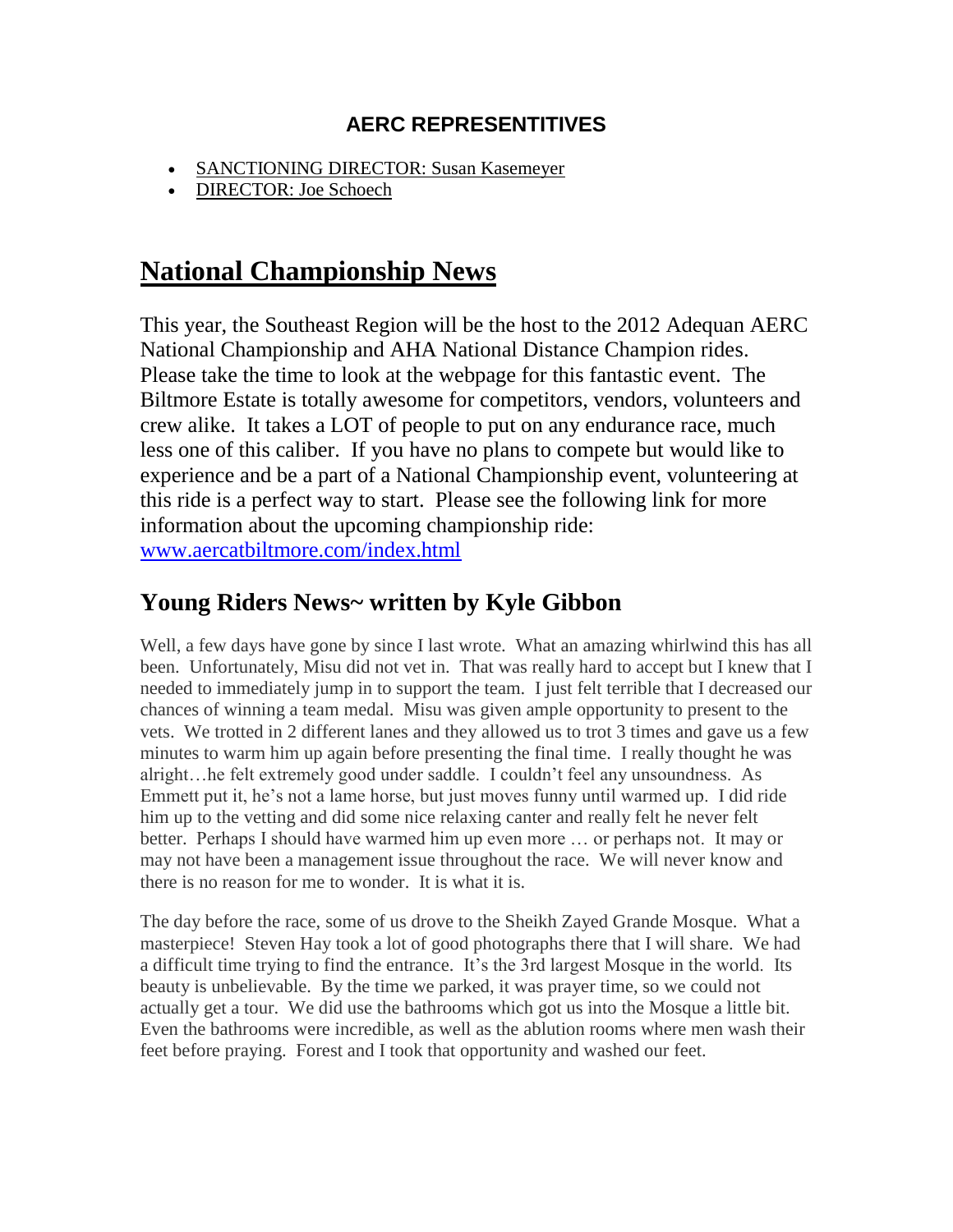The race day went very relaxed and smooth. I can't believe how well we all worked together and crewed everyone. Just quick and smooth. We did have a lot of help from local guys with dumping water buckets and the horses and filling them up again. Out on the trail was a whole other world…I drove out several times on the loops with others. It was quite a workout jumping out of the truck and running bottles to our riders. The first time I drove out with Mark and two local guys. Achmed and Suhail, brothers. Suhail is a very well known trick rider apparently. They do a lot of touring around the world. They were rowdy and we just had a blast ripping through the sand at 120 kph!

I'm currently crunched in the back seat of our SUV headed for Dubai. It kind of feels good to be squashed, almost like a massage after all the running and crewing yesterday. I feel as if I raced 75 miles yesterday. Probably ran several miles in sand crewing! Most everyone has fallen asleep right away. We're all tired, but just some of us aren't ready to let down yet! I'm sure I'll be stumbling through some airports with my eyelids closed. Steven Hay and I went to the barn after breakfast with a few others, and got all of our stuff prepared to load with the horses on the 13th. We'll get back to the Hotel in time for the closing ceremonies at 20:00. Awards and Dinner are right after. Then, many of us have to jet to the airport for 2 AM flights. Kimblers and a couple of others are staying until the horses leave of course, then Lori Shifflet will fly home with them. Cheryl Van Deusen is back at the barn today while we all go to Dubai. We are very thankful for her generosity.

All 3 of our American starters completed the race, and the USA team finished 4th.

We just got back from Dubai, what an amazing city. The world's tallest building is very impressive. We'll be off to Closing Ceremonies in a few minutes now and then to the Abu Dhabi Airport. I can't believe we are leaving already. I want to stay!

## **From your State Representatives:**

### **Georgia~** Patty B. Gale

I had the honor of representing SERA as the Georgia Representative this past weekend at Boy Scout Pow Wow in Sylvester, GA. Kim Williams and Eric Gunter did a terrific job. There were a lot of riders present so I took the opportunity to remind them of the 2/29/12 deadline for having retroactive points.

I encourage each of the Georgia members to keep an open line of communication. I want to be your voice on the SERA Board. Please feel free to e-mail, call or text me. My cell # is 912-429-0348.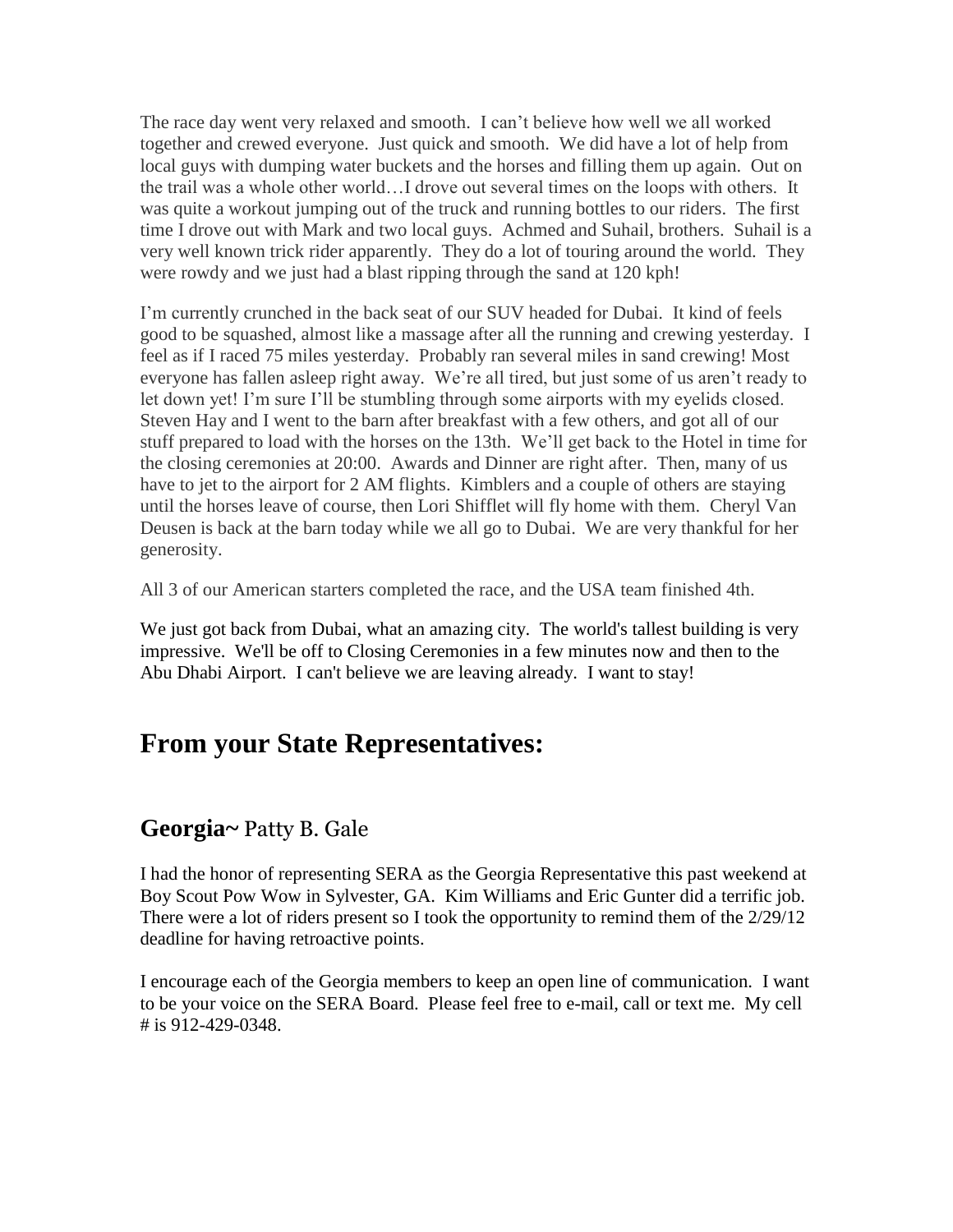### **North Carolina~** Ruth Anne

I am pleased to have the opportunity to represent North Carolina on the SERA Board. As a new member, I was informed at the recent SERA annual meeting of the need for increased SERA membership from our state. This will be one of my priorities. Informing horseback riding and horse enthusiasts about the sport of endurance riding is another priority. I was asked by Stagg Newman to speak to a group in Greensboro about endurance riding. I will focus the information on how our sport has something to offer everyone, from volunteering, to riding limited distance or participating in 50 and 100 mile rides, and the opportunity to be involved as a family. The enthusiasm I have for the sport is easy to share with others and I look forward to being more involved in SERA.

## **Florida~** Helen Koehler

The Goethe Challenge Endurance Ride is held every December, just before Christmas. This popular Florida Ride has a loyal following and also draws in the first timers…. anxious to see for themselves what it's all about. The 2011 Ride was a special one!

For the first time ever, we had two raffles for great causes…one for Alzheimer's and another for Levy County Fire Rescue. This Ride also had an FEI division and was one of two "pre rides" for the North American Endurance Team Challenge; which will be held at Goethe on Friday, December the  $13<sup>th</sup>$ , 2013.

There were over 100 entered for this one-day event, which had all 4 distances. The Ride did well financially, so well that the non-profit; The Goethe Trail, Inc. could donate a John Deere XUV 550 to the Florida Forest Service. The Goethe Endurance Ride and the FFS have had a cooperative relationship from day one…going back to the mid 1990's. Proceeds from past Rides have paid for three wells at Trailheads, numerous picnic tables and fire rings, digital cameras, all of the trail markers and a four wheeler. Many dedicated volunteers help year after year that make this all possible.

If you have been to the Goethe Ride before, please come back; if you have never been, put it on your Christmas List.

### **Tennessee~** Trish Harrop

Hi, My name is Trish Harrop. I am the new SERA TN state representative. I have been endurance riding since the early 1980's and have completed over 8,500 endurance miles since then. I believe that my horse "Slam the Book", a registered quarter horse, still holds the longevity record of about 22 continuous years in a row of endurance competitions. I have been a ride manager, trail marker, ride veterinarian, and treatment vet when I lived in the Central region. Since I have lived in the Southeast region, I have primarily concentrated on riding in the competitions and occasionally helping mark trails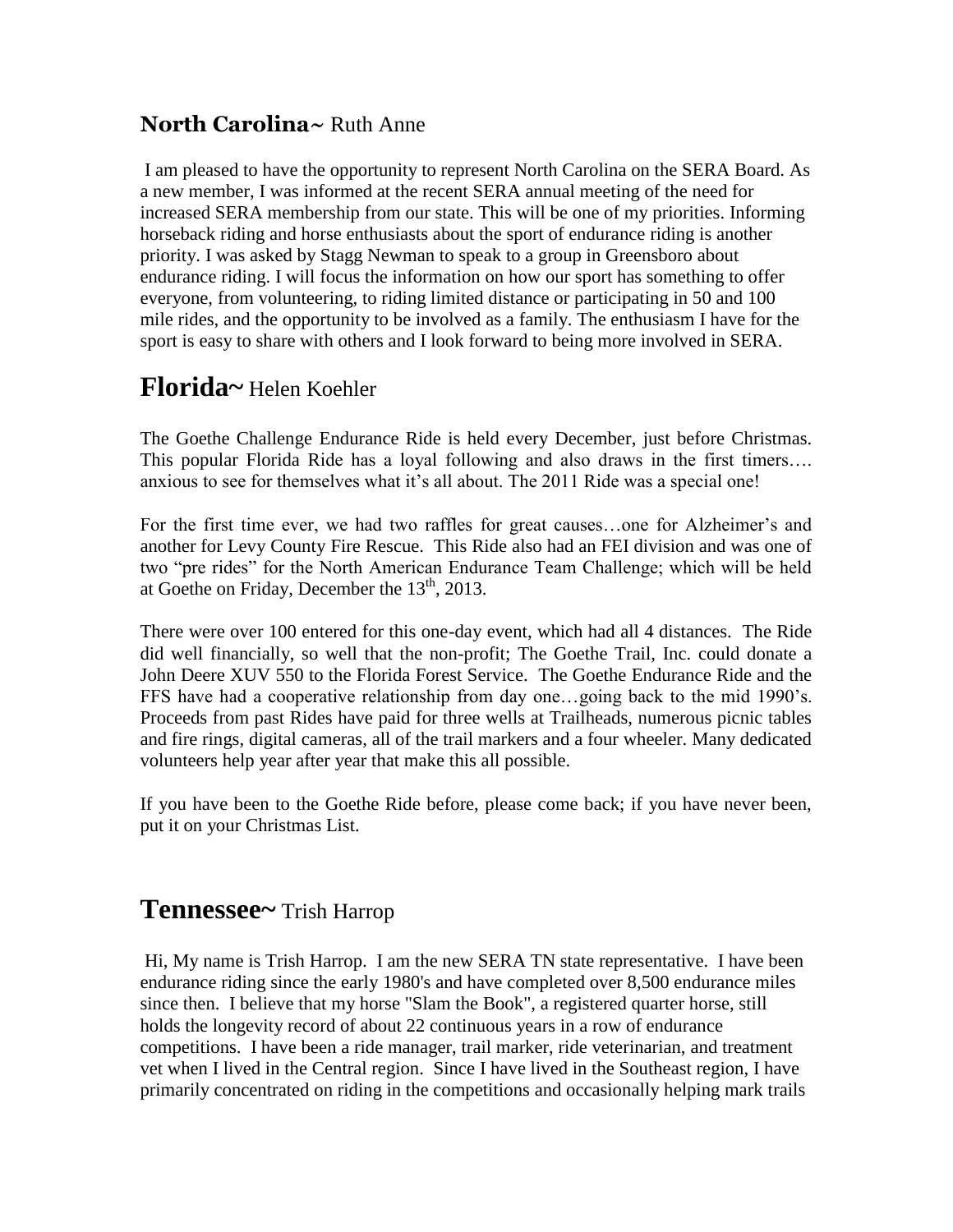and vetting some rides. I have been a past SERA TN state representative and vice president. Now as the TN representative, I plan to try to attend more rides and encourage more riders to become SERA members and help out with the pre ride meeting for new riders. I am very proud of the leading role that SERA has taken to educate endurance riders with seminars at the conventions and talks at the ride meetings. The minimum two veterinarian rule which SERA has allows the ride to continue without jeopardizing the treatment of a horse with medical problems. Also SERA has improved the safety of the competitions by providing horse scales and blood analysis equipment to rapidly evaluate fluid loss and potentially life threatening electrolyte imbalances. The scales allow extremely accurate evaluations of the horse's actual fluid losses both during and after the ride. The blood analysis results can be a great aid for the rider to help tailor their electrolyte use and composition for future rides. It is a potential life saver for horses requiring treatment, because the treatment vet can determine with much more accuracy exactly how much fluids and which particular minerals and electrolytes are need at that time.

Dr. Trish Harrop and her appaloosa horse, Joker



Appaloosa National Championship ride at the Alabama Yellowhammer ride this past fall. We were 3rd place and Best Condition Appaloosa. Three of the Appaloosa entries finished in the top 10. Overall we were 9th place and second in line for overall BC. The completion award for the ride was a lovely tiedyed t-shirt in memory of Tommy Crain.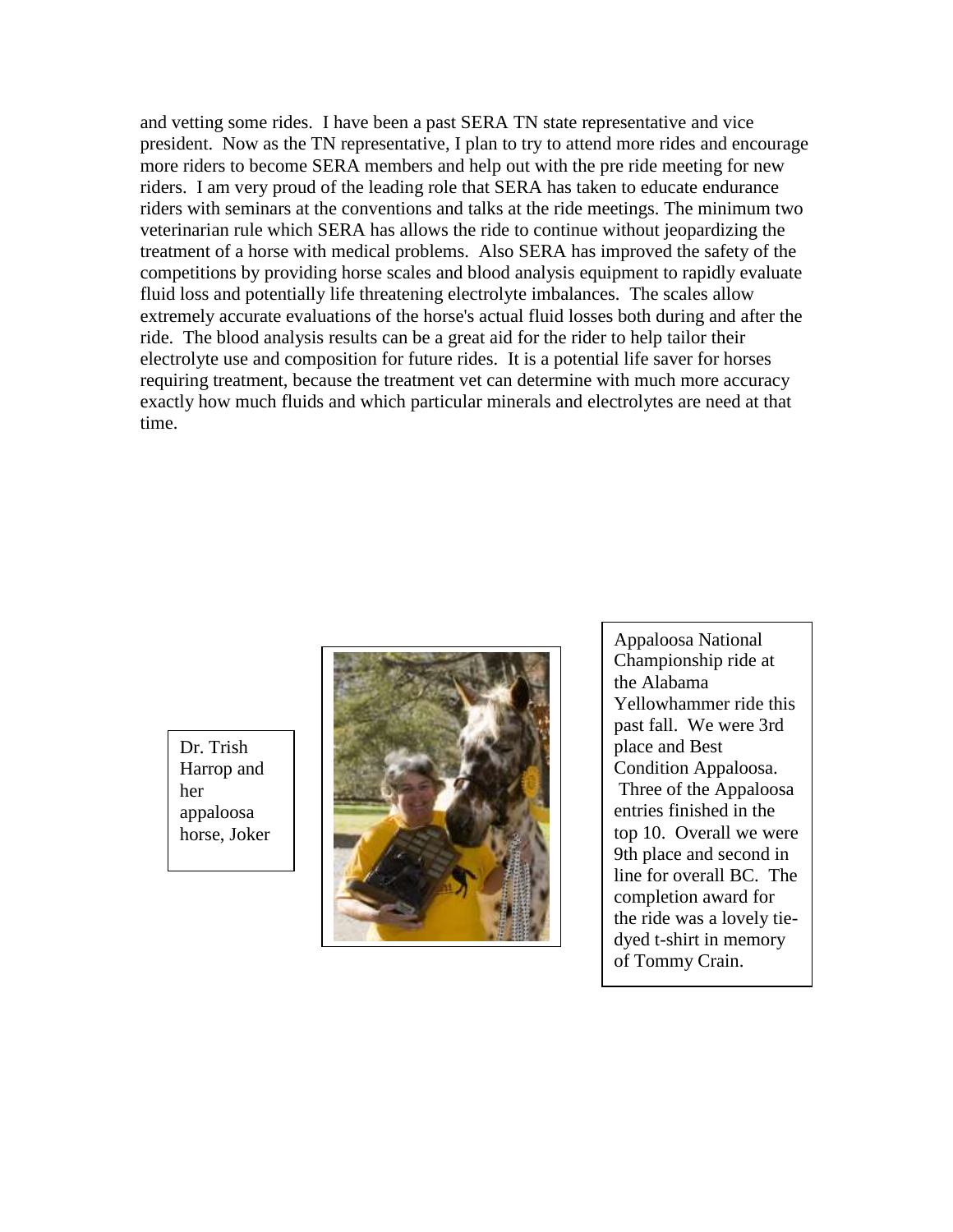### **Blazing Saddles 2012~Not just any endurance ride By Jody Rogers-Buttram**

There is a very special place in southern Mississippi where endurance riders of the modern age can come and visit what endurance was like two decades ago in the southeast region. The Blazing Saddles endurance ride, hosted by Jack and Terry Price and held in the Desoto National Forest near Laurel, Mississippi is that special place and ride. It just so happens to be my favorite ride of those which are currently held. Would I ever miss this ride? Not on your life!

So, what makes the ride so different? Well, there are many things, could be the food, the trails, the people, etc. and all of that does come into play in making it a "must do ride". But I believe the special magic comes from the old Southern hospitality and just plain home feel that oozes out of the surroundings.

The camp is a beautiful wranglers camp, dotted with grand ole southern pines that loom into the air. The ground is carpeted with soft pine needles, and for some reason the weather always is on its best behavior. Almost like the earth itself knows how special this ride is, and doesn't want to disturb it. The trails are winding single and double wide with plenty of water, dry firm footing except for a few low places, and those spots where you must slow down are down are a welcome to get a drink and relax for a second.

Along to help out with the ride, are Jim and Holly Gage….the "You can't afford it catering". I mean, you can't afford catering of this caliber food. Friday night riders and crew are provided with a traditional Southern catfish fry, with fried jalapeno peppers and all the fixin's. You are treated to an entertaining riders' meeting and then off to bed under those gently swaying pines that sweep you away to sleep.

The vet staff and volunteers are the best that the Southeast region has to offer. Timers this year were Samm Bartee, Lance McCoy and Nancy Gooch, with the vet staff of Dr. Otis Schmitt, Dr. Dee Dee Huff and new veterinarian, Dr. Amber Burton, an endurance rider from the Central region who is attending Mississippi State Vet School. That volunteer crowd is always good for a joke or a smile.

This year there were 17 starters in the 100 mile ride, with 14 completions. Ruth Anne Everett not only won, but took home best condition as well, great job by a super nice lady and her wonderful horse Jumpin' Jax. The 50 miler was won by Amanda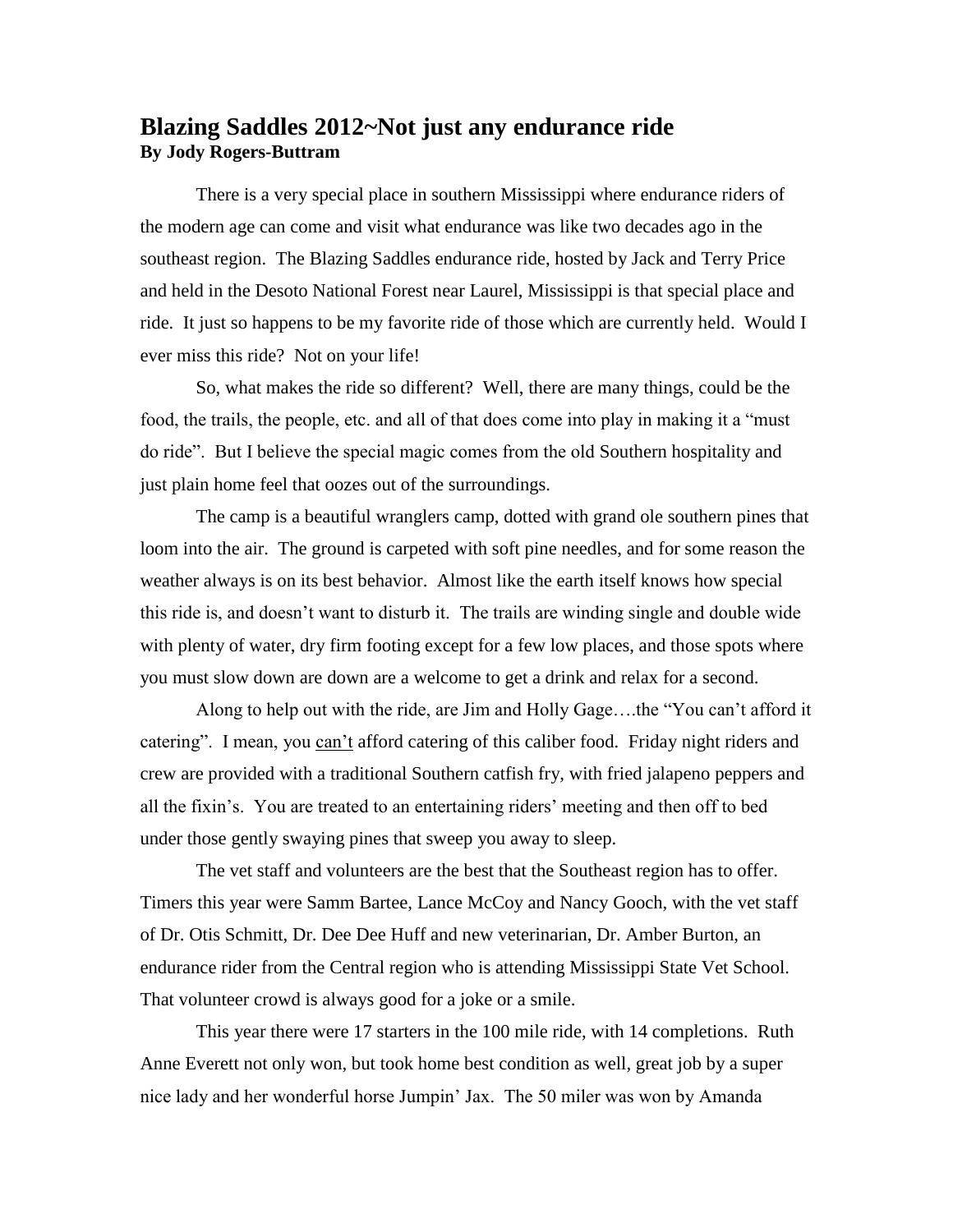Meade who is part of the Carraway clan, so she has plenty of experience to guide her. Eva Kucerova took the best condition in the 50, riding Khorvet, owned by Suzanne Solis. There were 28 starters and 22 finishers in the 50. In the LD ride, out of the 33 starters, Dr. Ike Nelson won and also took best condition with his home bred horse, ABA Kamaals Zarafe, a/k/a Spiderman.

Ride management Jack and Terry Price are the best !!! These are ride managers who have been involved in endurance for many years. That means they have experience in marking trails, laying out loops, arranging a vet check and providing great awards. One of the best is the hard luck awards…there are a CD of the movie *"Blazing Saddles"* produced and directed by Mel Brooks.

The awards meal is like none other. Jim and Holly cook up a true Cajun Jambalaya, served with yummy tossed salad, French bread and desserts. Did I say that they feed you well at this ride?

So if you want to come south in the month of February and enjoy some of the best of the best that endurance has to offer, I would strongly suggest Blazing Saddles. I promise you that you will be very pleased with the entire experience there in the deep south.  $\odot$ 

If you would like to contribute to the SERA newsletter by writing a pre or post ride write up, please keep the write ups to around 650 words. Also, you may submit short stories of your first LD ride, or about how you stepped up to the next distance. Let your success be some one else's goal and inspiration !!!!

….and last but not least, what has Ms. Sera been up too.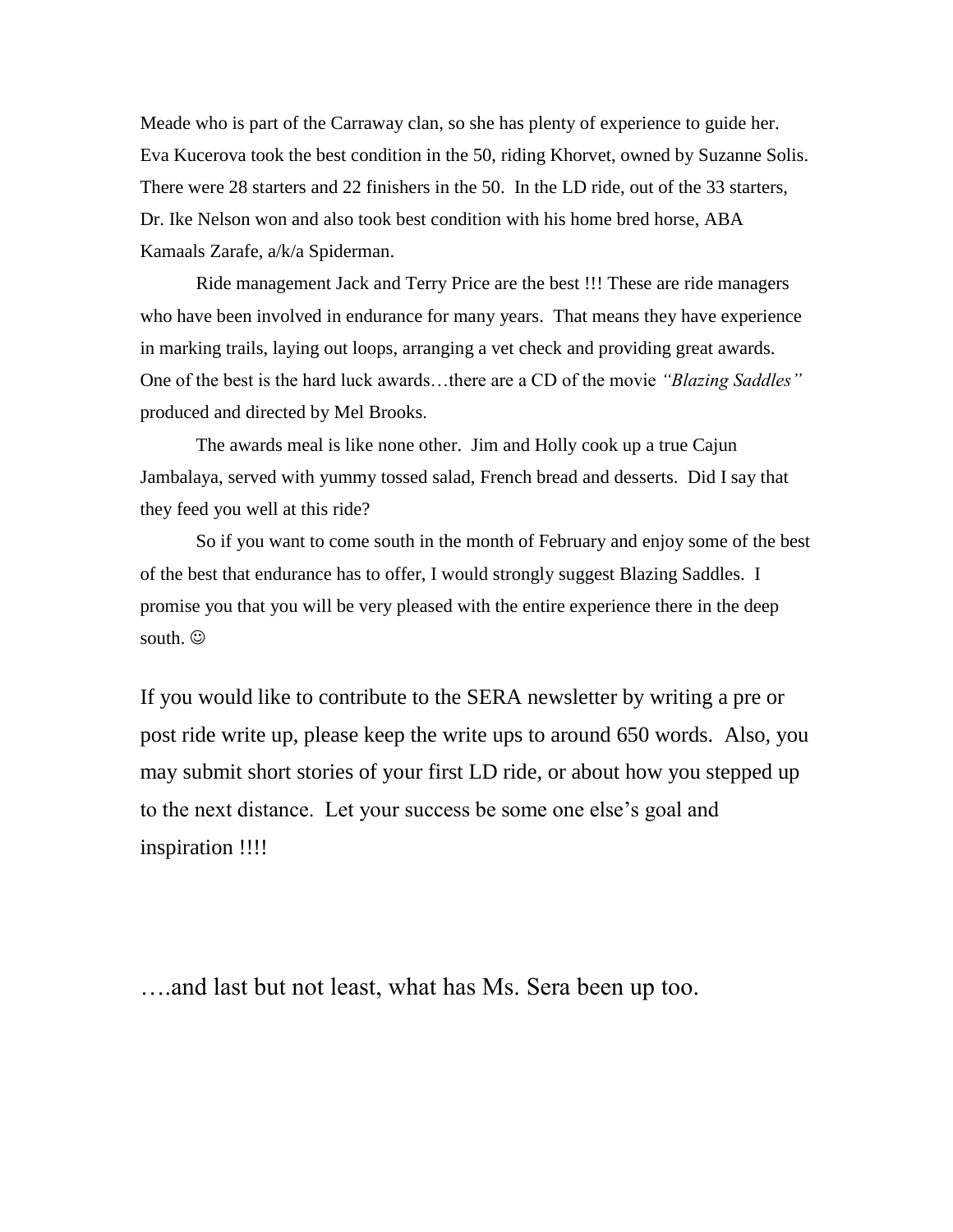The Endurance Adventures of Ms. Sera Featuring~ Crowheart. By Jody Rogers-Buttram